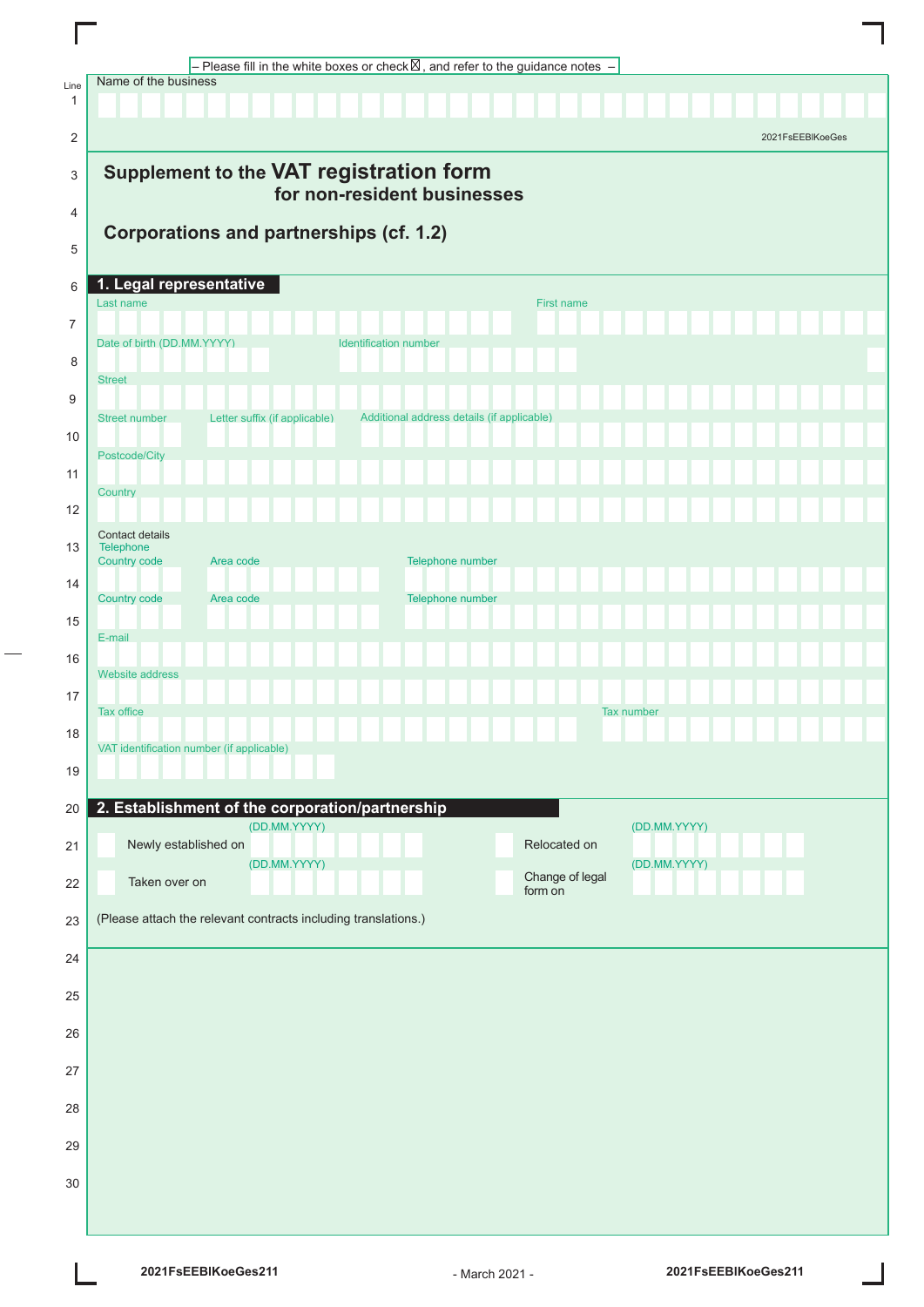| Line<br>31 | Name of the business                                                                                    |  |  |  |
|------------|---------------------------------------------------------------------------------------------------------|--|--|--|
| 32         | 3. Articles of association and registration in a (foreign) official register (e.g. commercial register) |  |  |  |
| 33         | Please attach the articles of association and excerpt from the (foreign)<br>eqister with a translation. |  |  |  |
| 34         | In which country was the corporation/partnership established?                                           |  |  |  |
| 35         | Legal form of the corporation/partnership                                                               |  |  |  |
| 36         | (DD.MM.YYYY)<br>The corporation/partnership was established by means of an<br>agreement dated           |  |  |  |
| 37         | (DD.MM.YYYY)<br>(DD.MM.YYYY)<br>Registration was applied for on<br>Registration took place on           |  |  |  |
|            | in the following (foreign) register<br>under the following category (e.g. number)                       |  |  |  |
| 38         | for a German branch in the following domestic register<br>under the following category (e.g. number)    |  |  |  |
| 39         |                                                                                                         |  |  |  |
| 40         | by a notary (if applicable)                                                                             |  |  |  |
| 41         | Last name<br><b>First name</b>                                                                          |  |  |  |
|            | <b>Street</b>                                                                                           |  |  |  |
| 42         | Letter suffix (if applicable)<br><b>Street number</b><br>Additional address details (if applicable)     |  |  |  |
| 43         |                                                                                                         |  |  |  |
| 44         | Postcode/City                                                                                           |  |  |  |
| 45         | Country                                                                                                 |  |  |  |
|            |                                                                                                         |  |  |  |
| 46         | 4. Shareholder information<br>No.                                                                       |  |  |  |
| 47         | 0 0 0 0 1<br>Company                                                                                    |  |  |  |
| 48         |                                                                                                         |  |  |  |
| 49         | or<br>Last name<br>First name                                                                           |  |  |  |
|            |                                                                                                         |  |  |  |
| 50         | <b>Street</b>                                                                                           |  |  |  |
| 51         | Letter suffix (if applicable)<br>Additional address details (if applicable)<br>Street number            |  |  |  |
| 52         | Postcode/City                                                                                           |  |  |  |
| 53         | Country                                                                                                 |  |  |  |
|            |                                                                                                         |  |  |  |
| 54         | (DD.MM.YYYY)<br>(DD.MM.YYYY)<br>Date of birth<br>or founding date                                       |  |  |  |
| 55         | Profession / Business activity / Nature of business                                                     |  |  |  |
| 56         |                                                                                                         |  |  |  |
| 57         | in %<br>Nominal value of shareholding<br>in EUR<br>Competent tax office                                 |  |  |  |
|            |                                                                                                         |  |  |  |
| 58         | Tax number<br>Identification number                                                                     |  |  |  |
| 59         |                                                                                                         |  |  |  |
| 60         |                                                                                                         |  |  |  |
|            |                                                                                                         |  |  |  |

L

 $\Box$ 

ı